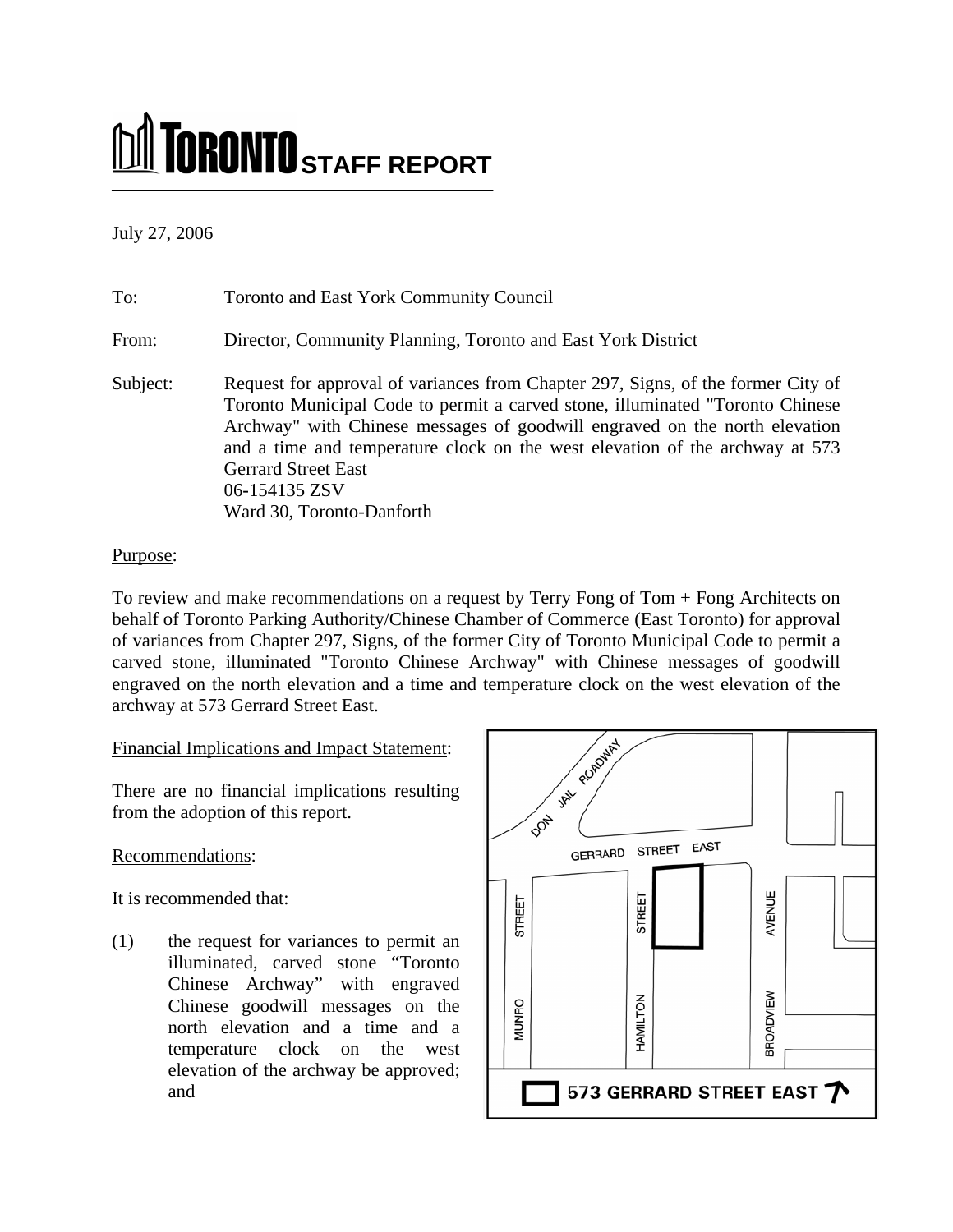(2) the applicant be advised, upon approval of variances, of the requirement to obtain the necessary sign permits from the Chief Building Official.

#### Background:

The property is located at the southeast corner of Gerrard Street East and Hamilton Street in a "CR" zone. The City owned property contains a public parking lot. The Chinese Chamber of Commerce (East Toronto) is seeking permission to erect an illuminated stone carved "Toronto Chinese Archway" at the northwest corner of the property. The archway is 12.72m high and 11.60m wide. The north elevation of the archway would contain engraved Chinese messages of goodwill and wisdom on the north elevation and a time and temperature clock on the west elevation of the archway.

#### Comments:

The sign does not comply with Chapter 297, Signs, of the former City of Toronto Municipal Code in the in the following ways:

| Sign By-law Section<br>and Requirements | Applicant's Proposal                                                                                                                                                                                                                                                                                                | <b>Required Variance</b> |
|-----------------------------------------|---------------------------------------------------------------------------------------------------------------------------------------------------------------------------------------------------------------------------------------------------------------------------------------------------------------------|--------------------------|
| (1) Chapter 297-10D(c)(2)Q5             | To erect an illuminated, carved $ A $ fascia sign, for third<br>stone "Toronto Chinese   party advertising purposes,<br>Archway" consisting of is not permitted.<br>engraved Chinese messages of<br>goodwill on the north elevation<br>and a time and temperature<br>clock on the west elevation of<br>the archway. |                          |

The variance is required because a third party fascia sign facing a street is not permitted in a CR zone. The Municipal Code considers the archway as a third party fascia sign because it is located on a lot not owned by the Chinese Chamber of Commerce and the archway containing engraved messages of goodwill and wisdom on the north elevation of the archway face Gerrard Street.

Planning staff does not consider the archway as a fascia sign for third party advertising purposes because no corporate name or commercial message is displayed on the archway and the applicant would not achieve any commercial or financial gain by erecting the archway. The decorative Toronto Chinese Archway near the East Toronto Chinatown is a joint project initiated by the Chinese Chamber of Commerce (Toronto East) and the City of Toronto. The purpose of this archway is simply to display the rich art and cultural heritage of the Chinese community, and its contribution to this part of the city. The archway would enhance the area and would not adversely impact the location or streetscape.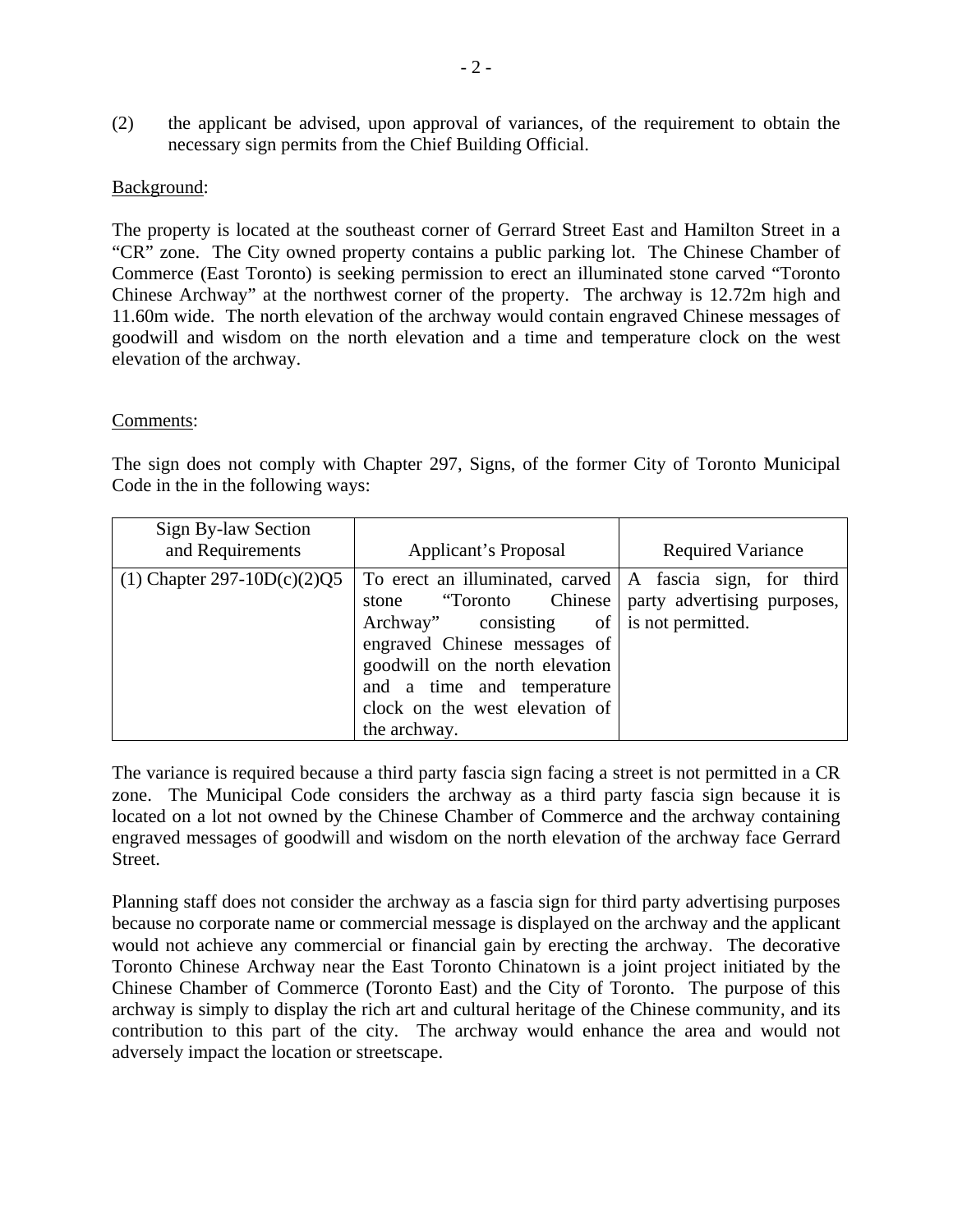Conclusions:

Staff recommends approval of this application. The requested variance is minor and within the general intent and purpose of the sign provisions of the Municipal Code.

Contact:

Norm Girdhar, Assistant Planner, East Section Telephone: 416-392-7209<br>Fax: 416-392-1330 Fax: 416-392-1330 E-mail: ngirdhar@toronto.ca

Gary Wright Director, Community Planning, Toronto and East York District

(p:200\upd\pln\063958.doc) - smc

Applicant's Information:

Terry Fong Tom + Fong Architects 40 Wynford Drive Unit # 211 Toronto, Ontario M3C 1J5

Telephone: 416-596-8111

Fax: 416-596-8126

List of Attachments:

Attachment 1: Elevations Attachment 2: Sign Location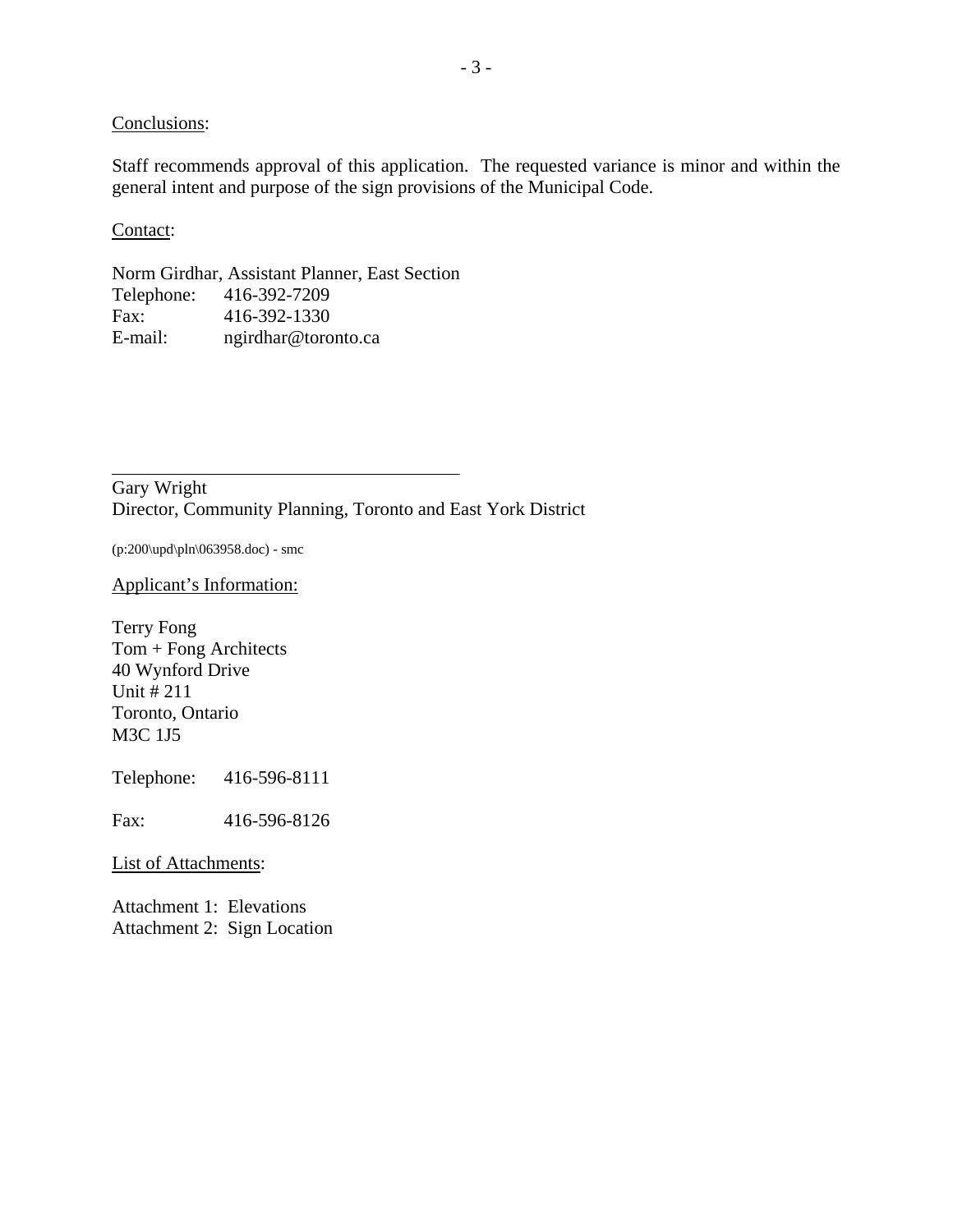

**Attachment 1: Elevations** 

 $-4-$